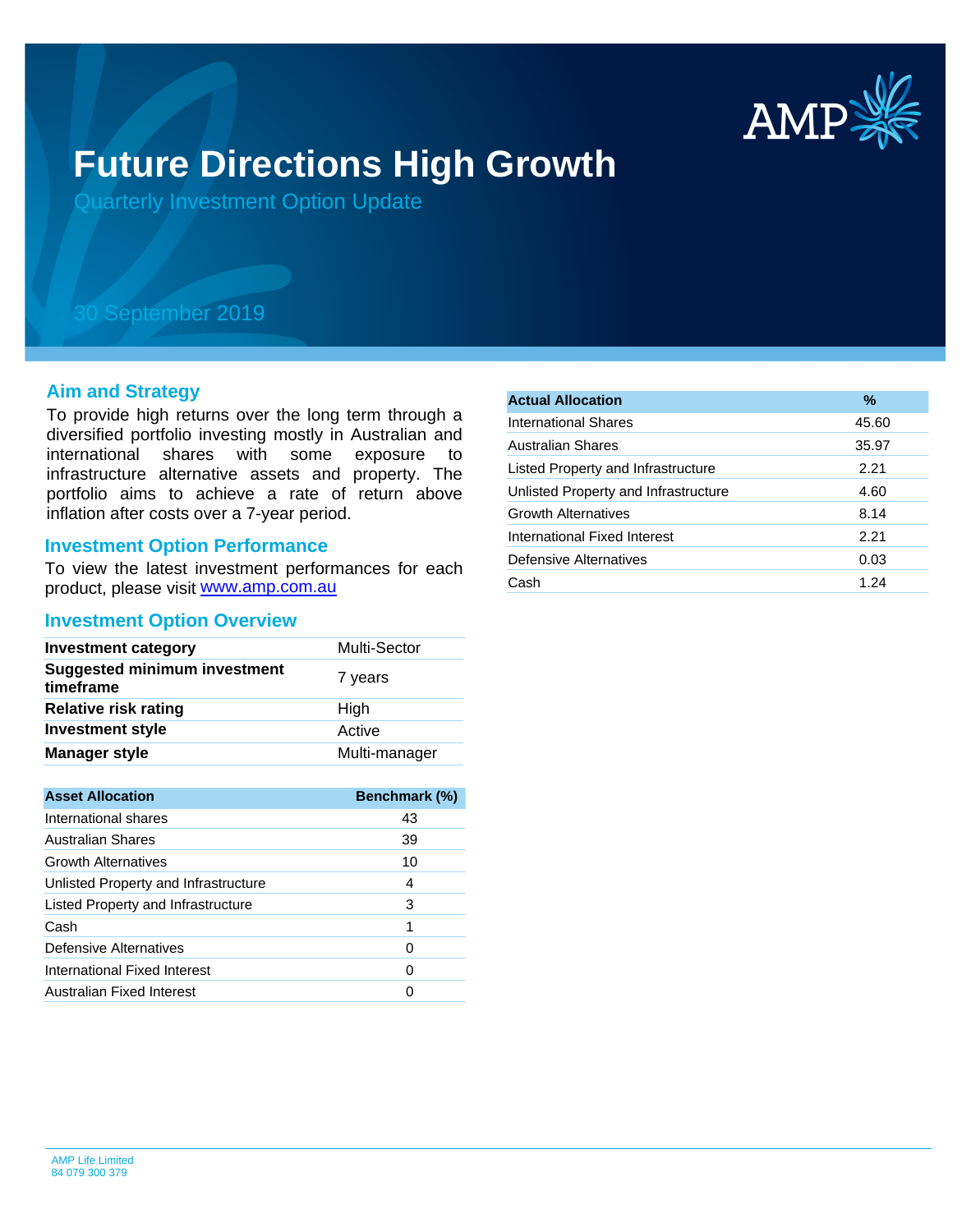### **Fund Performance**

The Fund delivered a solid return over the September quarter. Despite volatility during the period, positive returns were generated across most underlying asset classes, with strong contributions from bonds as well as shares. Pleasingly, year-to-date the Fund has delivered double-digit returns for investors.

Over the quarter, market sentiment was boosted by further global monetary policy easing in the form of interest rate cuts to combat slowing global economic growth. However, much of the impact of rate cuts was suppressed by lacklustre company earnings growth, waning business and consumer confidence, and uncertainties around US-China trade talks. By quarter-end, developed share markets had risen slightly, up 1.5% and the Australian share market had followed suit, gaining 2.4%. Trade risks, combined with slowing Chinese economic growth, constrained the performance of emerging market shares, which declined 1.9%.

The performance of alternative strategies was mixed, with hedge funds performing well but style-based strategies lagging. Helped by rate cuts and the rising concerns about the global economic outlook, allocations to listed property and infrastructure were well supported over the period. Exposures to foreign currencies also performed well, with the Australian dollar falling in value by 3.9% relative to the US dollar.

#### **Market Review**

Increasing predispositions by global central banks to become ever more accommodative during the September quarter have kept the bias on interest rates downwards, making equities relatively attractive and increasing the correlation between equities and bonds. However, the International Monetary Fund revised down its projection for global growth further during the period.

For the US-China trade dispute, which saw further escalation during the period, trust will need to be re-established between both parties at face-to-face meetings before any serious progress can be made. Until then, there is the potential for volatility to ramp-up substantially.

As was widely factored into the market, the US Federal Reserve (Fed) cut the Federal Funds Rate range by 25 basis points to 2.0-2.25% on 31 July; the first cut since the Global Financial Crisis, followed by a further cut of 25 basis points on 18 September to take the rate range to 1.75-2.0%.

In the US economy, the trade deficit continued to widen. However, as a whole, US economic data was generally benign, and the US stock market reached a record high during the quarter. There has been strong consumerrelated and business data; however, jobs growth has been somewhat sluggish, and the ISM manufacturing conditions index remains subdued. Recent retail sales have risen more than expected and small business confidence remains strong, although latest labour market indicators have been more mixed.

#### **Outlook**

Moving into the final quarter of 2019, we remain cautiously optimistic as global markets grapple with a number of unpredictable issues. Globally, monetary and fiscal policies remain accommodative, which should support markets, however continued concerns around the US-China trade tensions, a no-deal Brexit and slowing global growth are likely to increase fears of imminent recession. While valuations remain at reasonable levels, share markets are most at risk of a potential pullback as trading conditions could worsen towards year-end. Ultimately, a resolution of the trade tensions and an improvement in global growth appears necessary for sustained returns going forward. Until then, share markets are likely to experience volatility. Given the lack of clear market direction, we hold a broadly neutral allocation to shares. We maintain meaningful positions in alternatives, property and infrastructure which should diversify growth assets and support portfolio growth in the event of share market declines. Overall, we expect returns to moderate by year end.